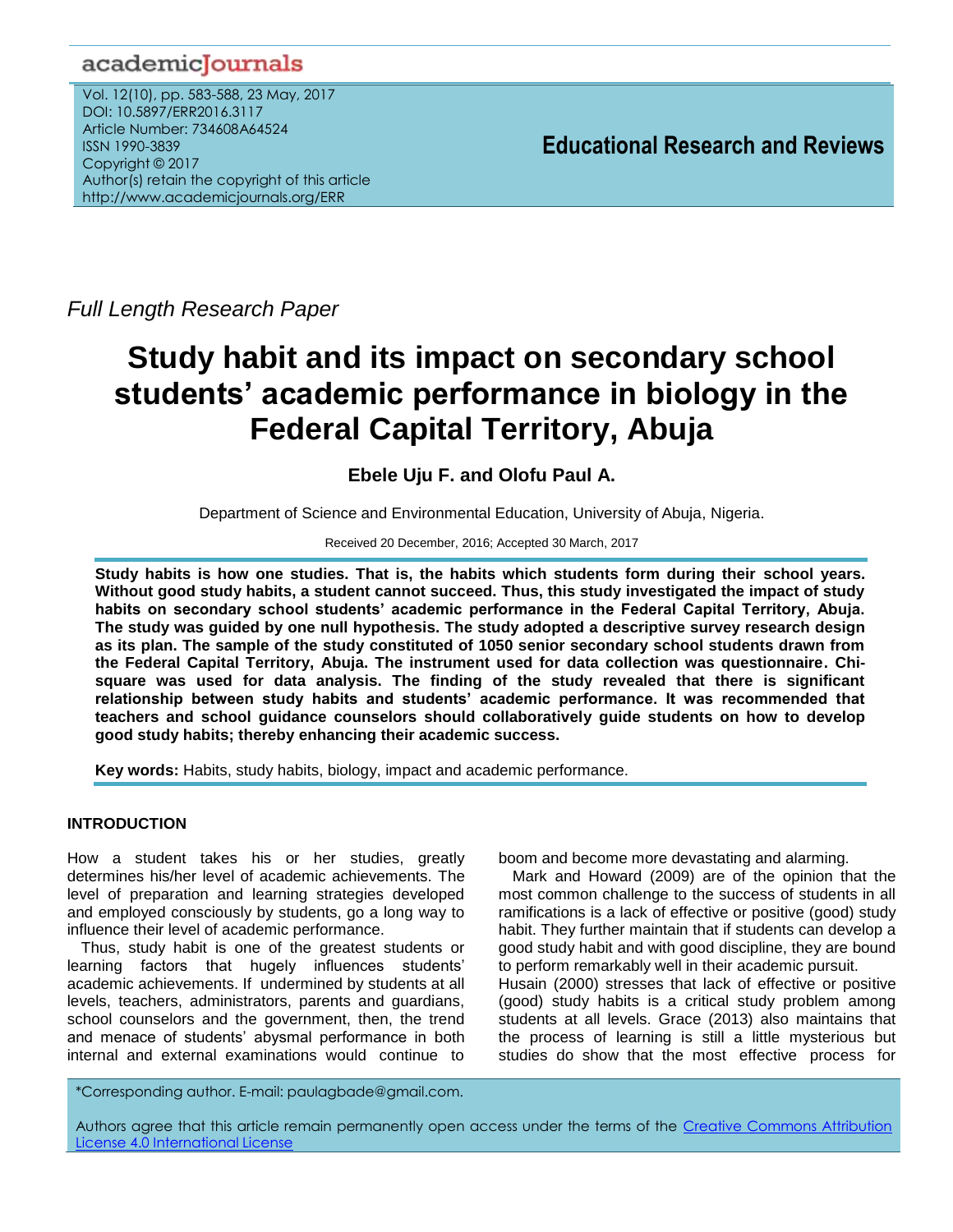studying involves highly active behavior over a period of time. In other words, to study effectively, one must read, draw, compare, memorize and test himself over time.

The concept of study habit according to Husain (2000) is broad, as it combines nearly all other sub-concepts such as study attitude, study methods and study skills. Attitude is a mental and natural state of readiness, organized through experience, exerting a direct influence on the individual's response to all objects and situations with which is related.

Attitude towards study has great contribution on academic achievement, and good study pattern. Successful learners adopt positive attitude towards study, and do not waste time or energy over what they have to do. If the learning experience is pleasant, the learner's attitude and motivation is usually positive, and if the learning experience is not pleasant he tends to avoid it.

Negative attitude towards study sometimes finds expression in comment such as "I study but cannot remember what I study" or "the lessons are too long". Attitude serves as index on how we think and feel about people, objects and issues in our environment. Study attitude, according to Husain (2000), refers to the predispositions which students have developed towards private readings through a period of time. According to him, study attitude offers great possibilities for successful achievement in studies. Study method is the knowledge and application of effective study skills or techniques by students. Several study methods have been identified several effective study methods and skills that could be used by students based on the learning environment (Husain, 2000).

Kelli (2009) posits that for students to succeed in their studies, they must be able to appropriately assimilate course content, digest it, reflect on it and be able to articulate the information in written and/or oral form. What is fundamental is the ability of a student to acquire effective study habits. Many students feel that the hours of study are the most important.

However, students can study for hours on end and retain very little. The more appropriate question is how students should study more effectively. Developing good time management skills is very important. Students must realize that there is a time to be in class, a time for study, time for family, time to socialize and time to just be alone. The critical issue is recognition that there must be an appropriate balance. Students should also have vision. A clearly articulated picture of the future they intend to create for themselves is very important and contributes to students' success in school. This will promote a passion for what they wish to do. Passion is critical and leads to an intense interest, dedication and commitment to achieving career goals and objectives.

Marc (2011) explains that students with learning problems, however, may still have generally inefficient and ineffective study habits and skills. Becoming aware of your learning habits or styles will help students to

understand why they sometimes get frustrated with common study methods. He observes that good study habits are essential to educational success; as they contribute to a successful academic future. Good study habits lead to good grades while good grades lead to admissions to better colleges and universities, possibly with a scholarship thrown in. This in turn, will lead to a great career. Developing good study habits to Marc is very crucial for every student irrespective of his level of education. It boosts students' ability to be selfdisciplined, self-directed and ultimately successful in their degree programs.

The sooner a student starts practicing and developing good habits, the better chance he will have that he will continue with them. Procrastination can be overcome with proper study habits and improving one's study habits is the key to better studying. Being organized and having homework routines are the most important things in helping a child/student develop good study habits for life. Developing good study habits help spell success and a student will find himself working more efficiently and experiencing lesser stress in the process. He adds that having effective study habits creates a more efficient academic environment. Planning your study schedule as a student in advance and faithfully sticking to it saves time. When students have good study habits, they tend to be less stressed. Students who are anxious on exam day are typically the procrastinators who come unprepared. Students who organize their lives and stick to their established study schedules are confident and relaxed at test-taking time (Marc, 2011).

Ashish (2013) opines that if students must ensure academic success throughout the entire year, it is important to ditch bad study habits and establish good ones. He further maintains that no matter what age or academic level, employing effective study strategies can make all the difference between acing a class, barely passing or worse and failing miserably. She admits that many of today's most common study methods or habits can lead to utter disappointment despite best efforts and intentions. To Ashish (2013), knowing exactly what does and does not work on a personal level, even tracking study patterns and correlating it with related grades and then proactively creating a study plan and schedule around the proven effective methods, is the most powerful study tool of all.

Adeninyi (2011) maintains that good study habits allows students to study independently at home and aspire for higher educational career. The formation of good study habits in secondary school level further serves as the basis for students' performance in external examinations such as West African Examinations Council (WAEC), National Examinations Council (NECO) and Joint Admissions and Matriculation Board (JAMB).

In the view of Agba (2013), unserious students do study anyhow without specific techniques, and he submits that such students are most likely to perform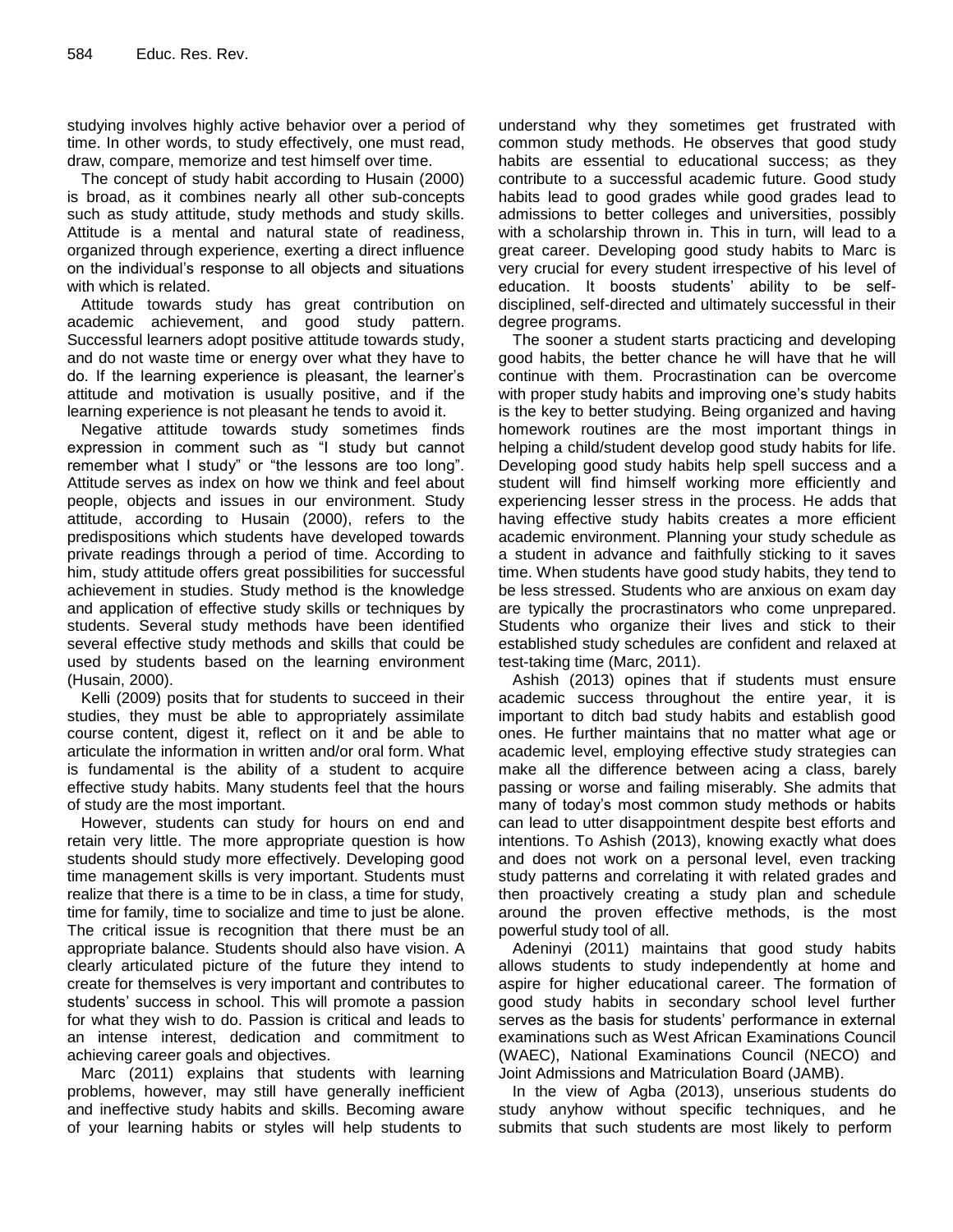below average. Thus, he concludes that good study habits help students to: attend classes very often and do so on time. It also helps them to submit their assignment on time, read or prepare very well for tests and exams, take down notes and develop the points independently, ask relevant questions in class; thereby having good grades at the end of the term or semester. Monday (2008) writing on bad study habits maintains that developing good study habits in school will help students succeed in class and achieve educational goals.

Similarly, Bolling (2000) asserts that good study habit through planning helps students prepare for what is ahead, and accomplish their academic goals. Thus, lack of study habits clearly puts students at a disadvantage, and is one of the main reasons students need remedial classes, fall behind in coursework and drop out of school. Developing good study habits drastically lowers students' risk of academic struggles, and failure to complete a college degree. Hence, Bolling (2000) submits that students who tend to perform high across most of their subjects can be considered to have good study habits by being actively involved in their own learning process, continuous planning and carefully monitoring of the educational task that they are required to complete.

Different students have different and unique study habits. What may be a good study habit to a particular student may be a bad one indeed to another student. As such, it is often difficult to practically pin-point that this is good and that is bad. In the opinion of Katelyn (2013), there is no doubt that different people study in different ways and it is a near certainty that what works for one person may not work for another. John (2010) opines that not all students are alike.

There are several key study habits that are crucial to all students' success. One of such is study in a good environment, a little bit of background music, such as classical with no lyrics are fine and a good studying location. Whether studying in rain or shine, day or night, what is most important is to be consistent and stay on one schedule.

Generally, study habits can be classified into two-good study habits, and bad study habits. Good study habits according to Katelyn (2013) are sometimes referred to as positive or productive study habits. As the name implies, they are those pleasant study habits which have the tendency to improve the academic performance of students or that seem to produce good results. They are the study habits which make students successful in their studies after developing and applying them throughout their academic career.

Good study habits occur as a result of practice and knowing what methods are most effective for you as a student. When studying, stay away from distractions, such as the computer. Instead of procrastinating, work on a long term assignment daily, instead of studying the night before, study a little each night. Review what you learned in class every day when you get home, before

starting homework. Also, a good tip is to review what you did in class the previous day at the beginning of class when you have a few minutes before the teacher starts talking. By learning the ways that you learn the best, you will be successful in your studies.

Katelyn (2013) therefore, identifies fourteen positive or good study habits which students can employ in order to improve their academic performance. They are: attending all classes, reviewing your notes daily, reading material prior to it being covered in class, study daily, have at least one conference with the professor, develop and learn a word list for the course, read materials to improve your background in the course (other than text), attend help session, attend learning resource lab when available, develop a list of possible questions, ask questions in class, study an old exam (when available), avoid a last minute cram session, and sleep at least 8 hours the night before exams commence.

In the same vein, Harper and Row (2009), highlight good study habits as thus:

- 1. Studying every day
- 2. Creating a quiet place at home or anywhere to study

3. Turning off the phone, TV and other devices that may disturb you when studying

- 4. Listening to soft music or white noise
- 5. Studying in a way that suits your learning style
- 6. Taking regular breaks
- 7. Studying early (do not wait for last minutes)

8. Studying the hardest things first, spending more time on topics you find difficult

9. Asking for help if one is struggling with his studies, taking notes as one studies as well as organizing notes in a notebook or folder.

On the other hand, bad study habits according to John (2010) are negative or non-productive study habits which are undesirable and counter-productive to students' academic performance. When developed and utilized by students at all levels, they tend to hamper academic progress and performance of the users. Due to the peculiarity and uniqueness of individual student, what may be considered as bad study habits to student "A", may seem to be very productive and efficient for student "B".

However, bad study habits generally range from procrastination, truancy, not taking note, selective reading, studying while watching television or what is generally regarded as distractive study etc. Nikki (2013) identifies bad reading habits to include studying with friends, listening to loud music, studying in uncomfortable conditions, cramming, etc.

There are several factors that tend to affect students study habits. Anything can affect students' study habits. Their ability to study and concentrate can be increased by finding a quiet place where they can concentrate. Distractions such as phones, chat rooms, TM and text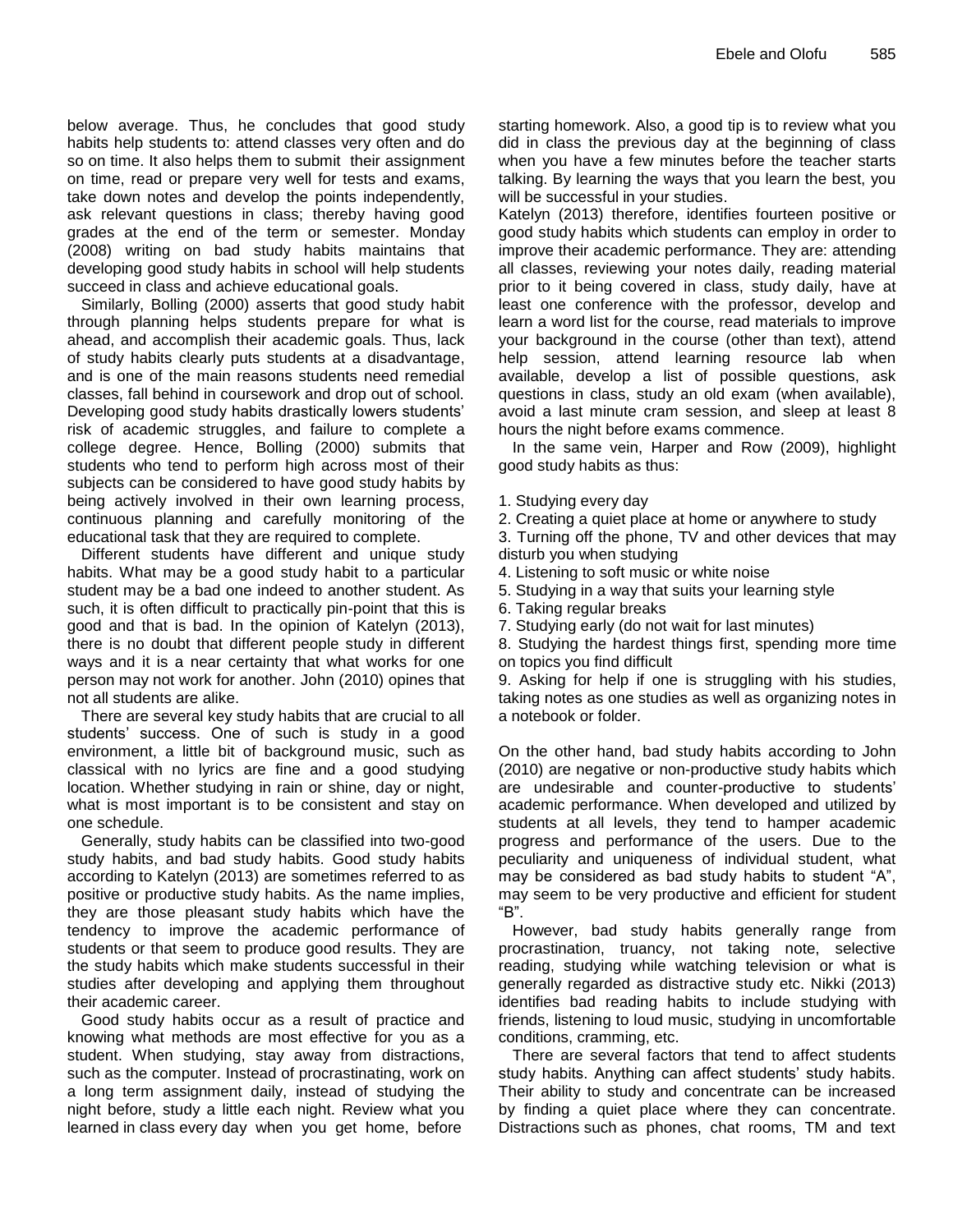messaging, TV, video games, music and computers can all decrease students' ability to learn. Whatever is going on around and within a student's own mind is going to affect his study habits.

According to SheeRa (2012), study habits can be affected by factors such as:

- 1. Age of a student
- 2. Home environment
- 3. Studying materials
- 4. Television and computer games
- 5. Social network (face book)
- 6. Students' determination and aspiration
- 7. Financial and economic status of parents
- 8. Surrounding such as entertainment center, games center etc.
- 9. The rule of the schools
- 10. The teaching style of teachers
- 11. The leisure of the students
- 12. Some activities in schools
- 13. Availability of library
- 14. The nature friends and peer group
- 15. Assignments and homework restriction
- 16. Students' parents educational background
- 17. Parents not interested and supportive in helping their children study
- 18. Household chores
- 19. Family problems
- 20. Procrastination and poor time management
- 21. Students' comfort level
- 22. The noise level

23. The lighting level and the availability of items that might be necessary to study or to enhance concentration.

#### **Statement of the problem**

The extent to which a student excels or performs in his or her studies depends on the kind of study habits he or she develops and uses to a very large extent. A student who develops and utilizes good study habits is likely to perform better in his studies when compared with the one who has bad study habits. Thus, study habit is very instrumental to the academic success of every student at all levels.

However, one wonders the extent to which students in recent times develop and use their study habits; as most of the students in secondary school hardly know how to study. This position is further stressed by Mark and Howard (2009), who are of the opinion that the most common challenge to the success of students in all ramifications is lack of effective or positive (good) study habits. Most students do not have study plan to guide their studies. Some hardly attend classes, do their homework and prepare for their exams etc. This may not be unconnected to the recent abysmal performance of students in both internal and external exams.

#### **Objectives of the study**

This study focused on study habit and its impact on secondary schools students' academic performance in the Federal Capital Territory, Abuja. Specifically, this study sought to ascertain relationship between study habits and secondary school students' academic performance in Biology.

#### **Research question**

Does study habit have significant relationship with students' academic performance in Biology?

#### **Hypothesis**

**H01:** There is no significant relationship between study habits and secondary schools students' academic performancein Biology.

#### **METHODOLOGY**

This study adopted a descriptive survey research design. The choice of this design was informed by the fact that a group of respondents considered to be the representative of the larger population were used for the study. The sample of the study comprised of 1050 secondary school students drawn from 30 schools within the study area. A simple random sampling technique of probability sampling approach was used. In order to gather valid data from the respondents (secondary school students), a closeended questionnaire designed in a four point likert rating scale of strongly agreed, agreed, disagreed and strongly disagreed was employed by the researcher. Considering the relatively large size of the sample of the study and the spread of the schools used, the questionnaires were administered on the respondents by the researcher in conjunction with two trained and learned research assistants. The respondents were visited in their respective schools and two weeks were used to gather the data. Thus, data gathered from the respondents were collated and analyzed with chi-square statistical technique.

#### **DATA ANALYSIS**

**Hypothesis One (H01):** There is no significant relationship between study habits and secondary school students' academic performance in biology**.**

**Hypothesis One (H1):** There is significant relationship between study habits and secondary school students' academic performance in biology (Table 1).

To test hypothesis one, chi-square statistical technique was used at 0.05 level of significance and 1 degree of freedom. From Table 1, the calculated chi-square value is 67.36 while the table chi-square value is 3.84. Chi-square decision rule states that if the calculated Chi-square value is greater than the table value, the null hypothesis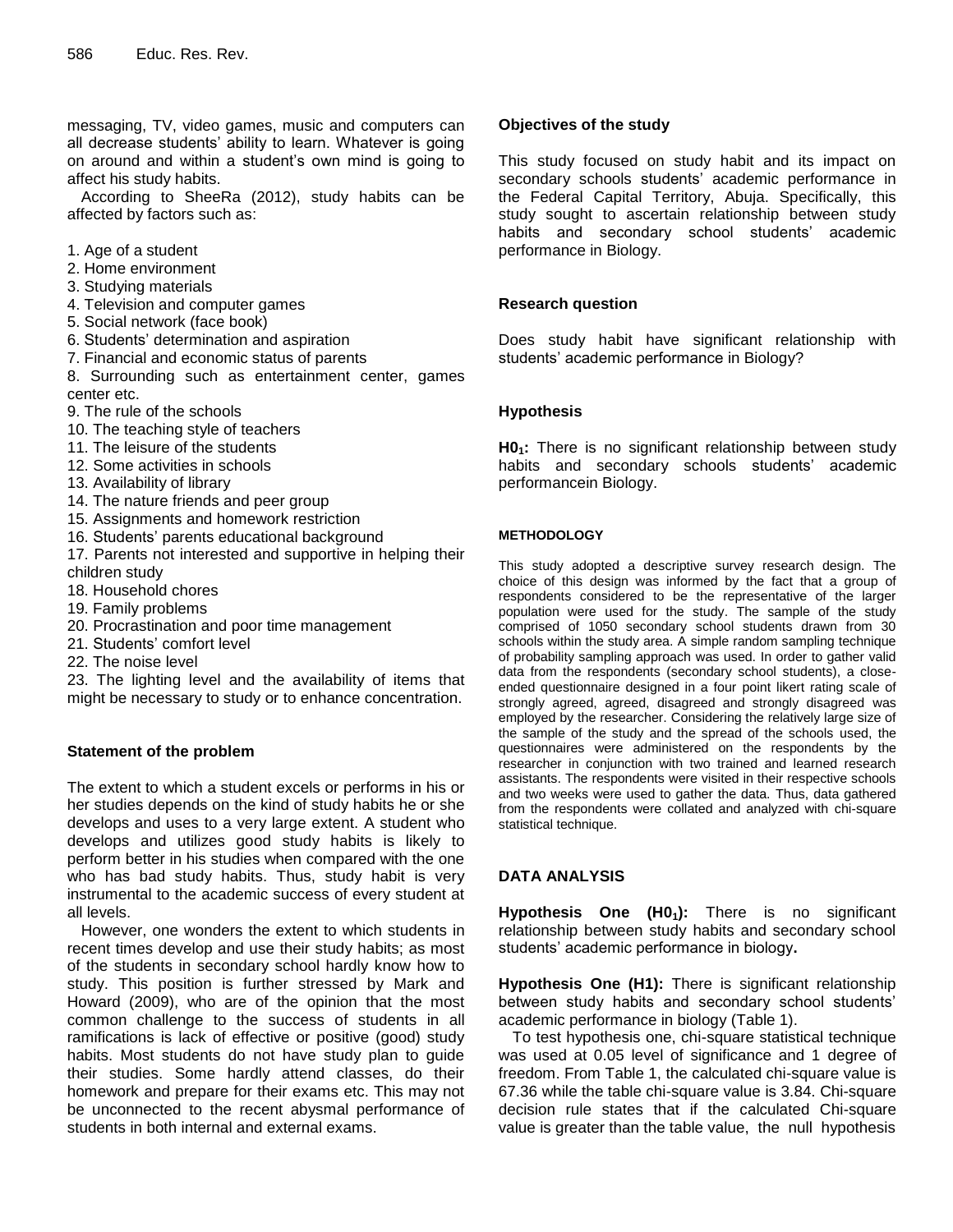|  | Table 1. Study habits and students' academic performance in Biology. |
|--|----------------------------------------------------------------------|
|--|----------------------------------------------------------------------|

| Type                  | Value | df.Sig. | Level of Sig.            |
|-----------------------|-------|---------|--------------------------|
| Calculated chi-square | 67.36 |         | 0.05                     |
| Table chi-square      | 3.84  | -       | $\overline{\phantom{a}}$ |

should be rejected while accepting the alternative hypothesis.

Thus, since the calculated chi-square value of 67.36 is greater than the table chi-square value of 3.84, the null hypothesis which states that there is no significant relationship between study habits and students' academic performance is rejected while upholding the alternative hypothesis which states that there is significant relationship between study habits and students' academic performance.

This therefore, implies that there is significant relationship between study habits and students' academic performance. That is, when students develop and utilize good study habits, they tend to perform better compared with students who study without plan or with bad study habits.

#### **DISCUSSION**

Hypothesis 1 sought to determine whether there is significant relationship between study habits and students' academic performance. Result obtained showed that there is significant relationship between study habits and students' academic performance.

The finding of the study corroborates with the opinion of Marc (2011), who observes that good study habits will contribute to a successful academic future as well as leads to good grades while good grades in turn lead to admissions into better colleges and universities, possibly with a scholarship thrown in. Developing good study habits according to Marc (2011) is very crucial for every student irrespective of his level of education; as it boosts students' ability to be self-disciplined, self-directed and ultimately successful in their degree programs. He further maintained that effective study habits are important part of the learning process.

Having effective study habits according to Marc (2011) as quoted earlier, creates a more efficient academic environment. Planning your study schedule in advance and faithfully sticking to it saves time. When students have good study habits, they would tend to be less stressed. Students who are anxious on exam day are typically the procrastinators who came unprepared. Students who organize their lives and stick to their established study schedules are confident and relaxed at test-taking time. Ashish (2013), admits that if students must ensure academic success throughout the entire year, it is important to ditch bad study habits and

establish good ones. He further maintains that no matter what age or academic level, employing effective studying strategies can make all the difference between acing a class, barely passing or worse, failing miserably.

The result of this study also corroborates with the finding of Onwuegbuzie (2001) who conducted a study to find out the relationship between academic success and study habit. The study reported positive relationship between the two variables (academic success and study habit). In like manner, the National Assessment of Educational Progress (1994) conducted a study to ascertain the relationship between study habits and the academic performance of the students. Findings of the study revealed a positive correlation between study habit and academic achievement (Omotere, 2011).

According to Adeninyi (2011), good study habits allow students to study independently at home and aspire for higher educational career. The formation of good study habits in secondary school level further serves as the basis for students' performance in external examinations such as WAEC, NECO and JAMB, he submits. In the view of Agba (2013), unserious students do study anyhow without specific techniques and he submits that such students are most likely to perform below average.

Thus, he concludes that good study habits help students to- attend classes very often and do so on time. It also helps them to submit their assignment on time, read or prepare very well for tests and exams, take down notes and develop the points independently, ask relevant questions in class; thereby having good grades at the end of the term or semester.

#### **Conclusion**

This study investigated study habit and its impact on students' academic performance in secondary schools in the Federal Capital Territory, Abuja. Based on the findings of the study, the researcher concludes that students within the study area have bad study habits. The study also concludes that there is significant relationship between study habits and secondary school students' academic performance.

#### **RECOMMENDATIONS**

In line with the findings of the study, the researcher recommended that teachers and school guidance